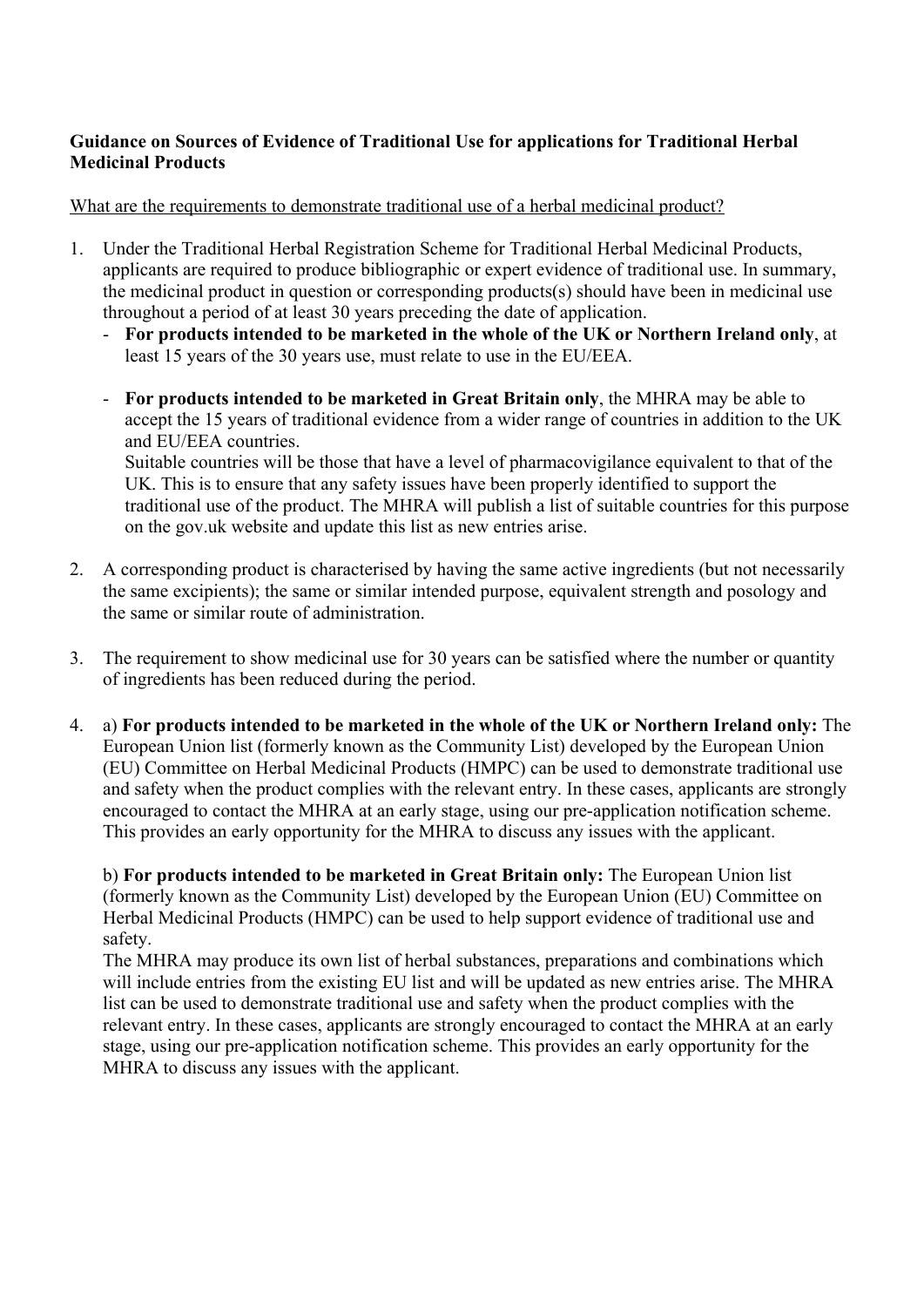## What sources of evidence of traditional usage may be used?

- 5. The following are examples of sources of information that applicants could consider using:
	- any published information referring to specific product formulations e.g. Old editions: Martindale: List of Preparations; German Rote List; Potter's New Cyclopaedia etc
	- company archive materials: brochures, sales lists, invoices etc
	- for products to be marketed in the whole of the UK or Northern Ireland only, use of licensed herbal medicines within the EU/EEA
	- for products to be marketed in Great Britain only, use of licensed herbal medicines within the UK, EU/EEA or wider range of countries. Suitable countries will be those that have a level of pharmacovigilance equivalent to the UK to ensure that any safety issues have been properly identified to support the traditional use of the product. The MHRA will publish a list of suitable countries for this purpose on the gov.uk website and update this list as new entries arise.
	- other bibliographic evidence, e.g. text books, pharmacopoeia
	- documentation relating to herbal medicines including those supplied by herbal practitioners

When preparing an application for a traditional herbal registration, can an applicant refer to European Union (EU) herbal monographs prepared by the Committee on Herbal Medicinal Products (HMPC) in order to demonstrate safety and traditional use?

6. EU herbal monographs published by the HMPC and their associated assessment report can be used to help support safety and traditional use. In cases where the associated assessment report is relied upon as evidence to demonstrate the traditional use and safety of the product, applicants are strongly encouraged to contact the MHRA at an early stage, using our pre-application notification scheme. This provides an early opportunity for the MHRA to discuss any issues with the applicant.

Is it permissible to refer to the evidence of products on the UK market that are not currently classified as medicines for the purpose of compiling evidence of traditional use for an application for registration?

- 7. The key requirement of the Traditional Herbal Registration Scheme is that the medicinal product in question or a corresponding product has been in medicinal use throughout a period of at least thirty years preceding the date of application, including at least 15 years within either of the following depending on whether the product will be marketed in the whole of the UK, Northern Ireland only or Great Britain only:
	- **For products intended to be marketed in the whole of the UK or Northern Ireland only**, at least 15 years of the 30 years use, must relate to use in the EU/EEA.
	- **For products intended to be marketed in Great Britain only**, the MHRA may be able to accept the 15 years of traditional evidence from a wider range of countries in addition to the UK and EU/EEA countries.

Suitable countries will be those that have a level of pharmacovigilance equivalent to that of the UK. This is to ensure that any safety issues have been properly identified to support the traditional use of the product. The MHRA will publish a list of suitable countries for this purpose on the gov.uk website and update this list as new entries arise.

 The MHRA does not rule out the possibility that an applicant might be able to demonstrate that a product, sold legally under a regulatory regime other than medicines, nonetheless had in practice a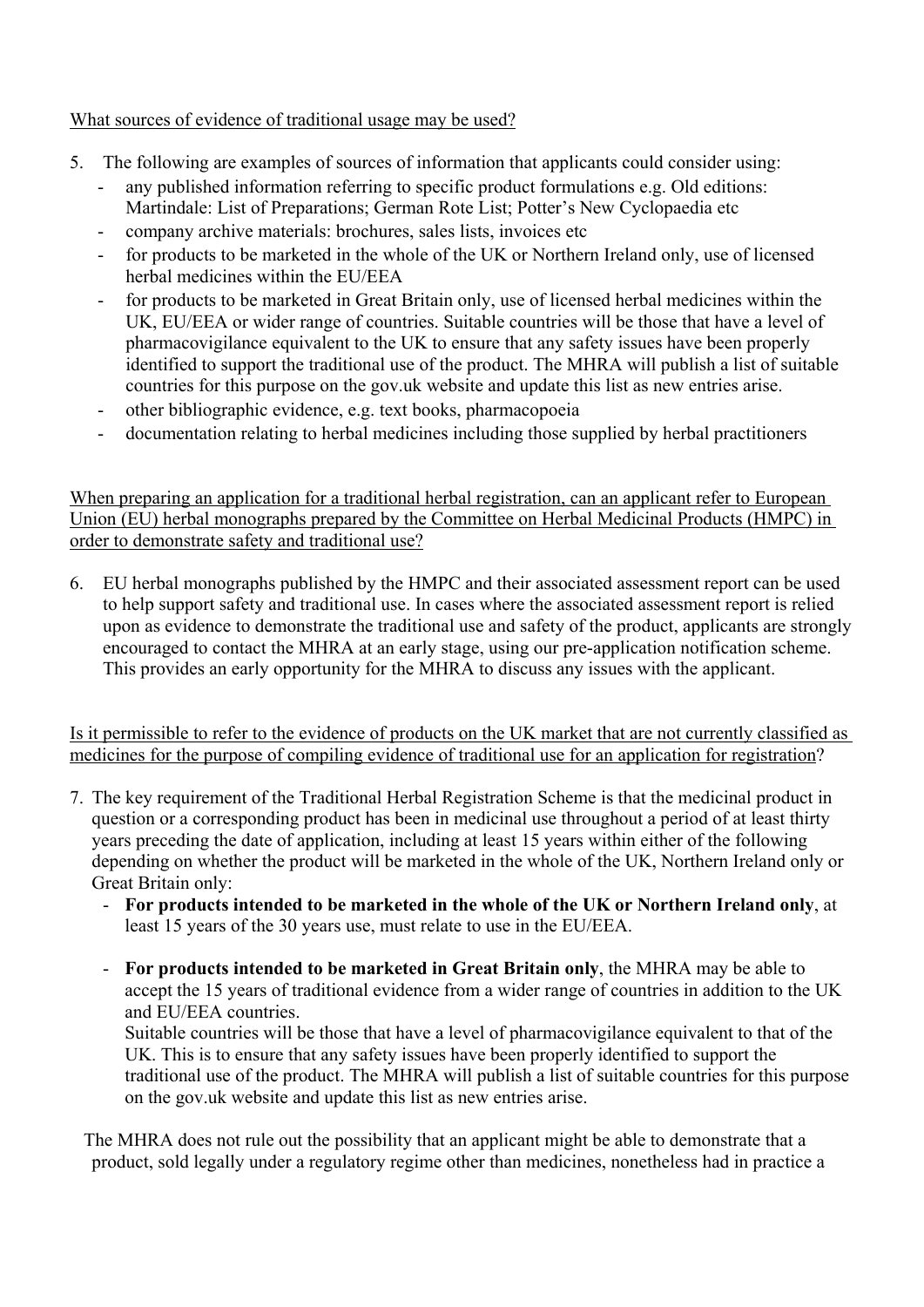significant pattern of medicinal use. Many products are close to the borderline between medicines and other regulatory categories and therefore the MHRA would wish to look case by case at the evidence provided by applicants. This might well be an area where an applicant wished or needed to deploy evidence from more than one source.

Can evidence from overseas departments or territories be used to satisfy the requirement to demonstrate usage within the whole of the United Kingdom, Northern Ireland only and Great Britain only?

- 8. Areas classified as "Outermost regions" are an inherent part of the European Union. Evidence from these areas would be regarded as evidence of usage within the EU and thereby considered suitable. These are: Guyane, Guadeloupe, Martinique and Reunion (French Overseas Departments); Azores and Madeira (Portugal); and Canary Islands (Spain).
- 9. In contrast, Overseas Countries and Territories that have special relations with individual EU Member States are not part of the EU. There is a longer list of such territories including: French Polynesia, Netherlands Antilles, Cayman Islands, and St Helena. The usage in countries on this List cannot be used as evidence of traditional use.

## Pointers as to the use of evidence

10. The following pointers may be helpful:

- where a source that is clearly recognised as authoritative within a particular herbal tradition indicates there is a significant pattern of traditional use which, in context, meets the requirements of the Traditional Herbal Registration Scheme, a single source of evidence of traditional use may well often be sufficient
- such an authoritative source might be an authoritative written document, such as a textbook that was up-to-date. However, it could also be a herbal expert who is generally recognised within the tradition as having expertise on the wider use of herbal remedies, and not simply their own practice (e.g. by virtue of academic work or recognised expertise in a professional organisation)
- where a source of evidence is potentially narrower in scope e.g. from an individual herbalist or pharmacist only able to talk knowledgeably about their own practice rather than bringing to bear authoritative knowledge about the wider picture, it may well be necessary for the applicant to bring together more than one source in order to demonstrate that there has been continuous use
- where an applicant wishes to refer to evidence from practising herbal practitioner(s) the MHRA would expect that such practitioner(s) would belong to an appropriate professional body
- in the case of a company referring to its sales records, depending on the length and scale of their activities, it may be possible reasonably to infer the required period of use is satisfied from this single source
- where applicants are supplying specific records of actual use it will not be necessary to supply specific records, e.g. sales records, relating to each and every month over the 30 year period. The MHRA is content to consider on the merits of the case reasonable arguments from applicants that it is feasible to make a sensible extrapolation from evidence available
- inclusion of an item on positive lists of traditional use that exist in certain other countries under